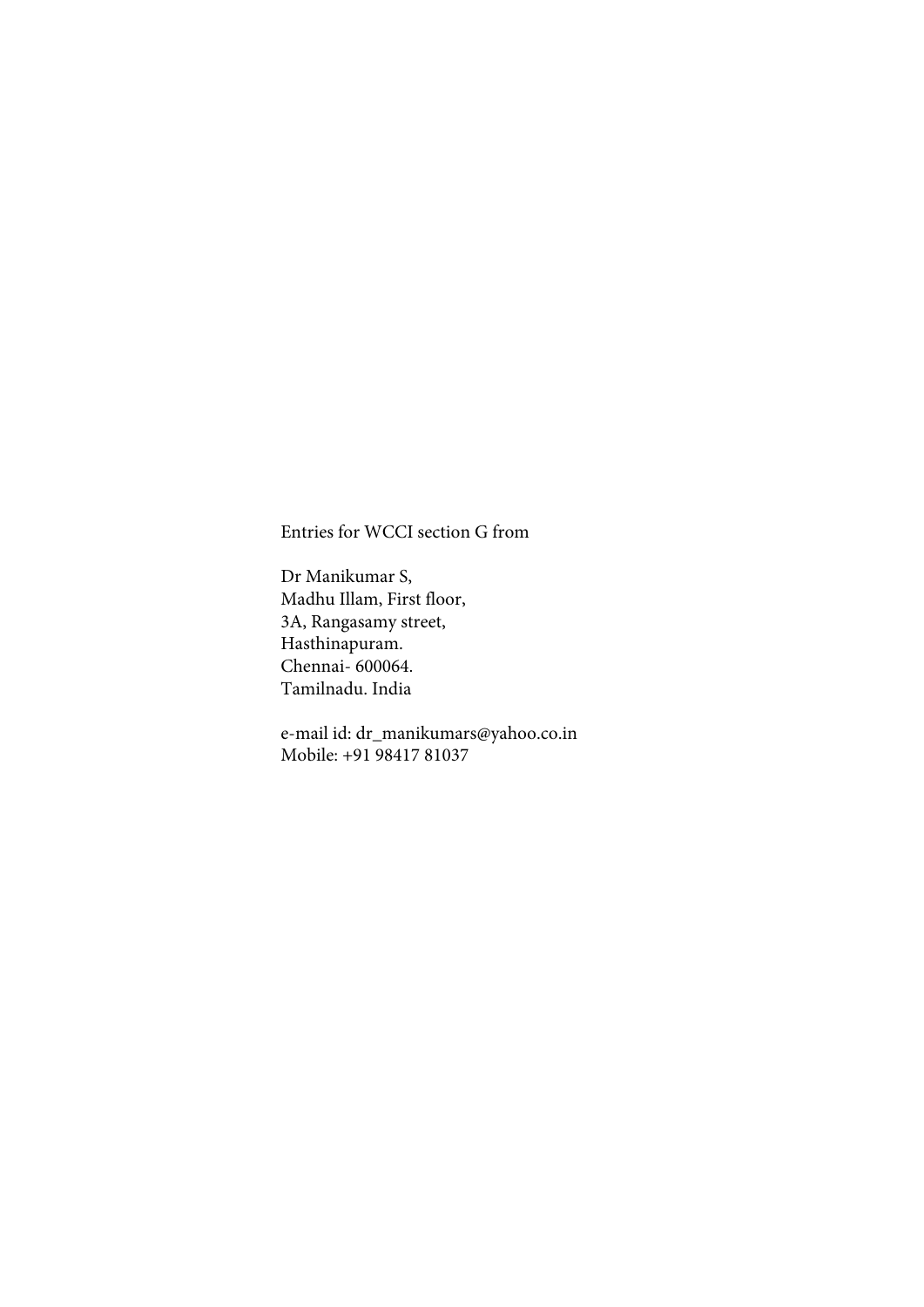*Superproblem (131), 2020/5* TT 240 - Pata morgana Special HM



- $1.$ Qa1? ~ 2.Qb1= 1...Rc1 2.Qxc1= 1...Ra2 2.Qxa2= 1...Rb2 2.Qxb2= 1...Rxd2 2.Bxd2= but: 1...Rxc3!
- $1.$ Rfh $1? \sim 2.$ Rf1= 1...Be1 2.Rxe1= 1...Bg1 2.Rxg1= 1...Bh4 2.R1xh4= 1...Bxe3 2.dxe3= but: 1...Bg3!
- $1.Bb7? \sim 2.Bc8=$  1...d5 2.Ba8= 1...dxc6 2.Bxc6= but: 1...d6!
- $1.Rxh6! \sim 2.Rh5=$  1...Se4 2.Qxc2= 1...Sf3 2.Rxf2= 1...Sh3 2.Rxh3= 1...Sh7 2.Rxh7= 1...Sf7 2.Kxf7= 1...Se6 2.Bxd7=

*Four direct unpinning of four different black men has not been shown before. Overall 22 different mates*

Theme: in a diagram position of =N, ser-=N, h=N.5 (hs=N.5, ser-hs=N) problem, Black (White) is stalemated. But White (Black) begins a play and, due to absence of waiting moves, he is forced to destroy this stalemate.

2B5/p1ppK3/P1P4p/4SksR/3P4/2S1B3/2rP1b2/1Q3R2

 $=2$  12+8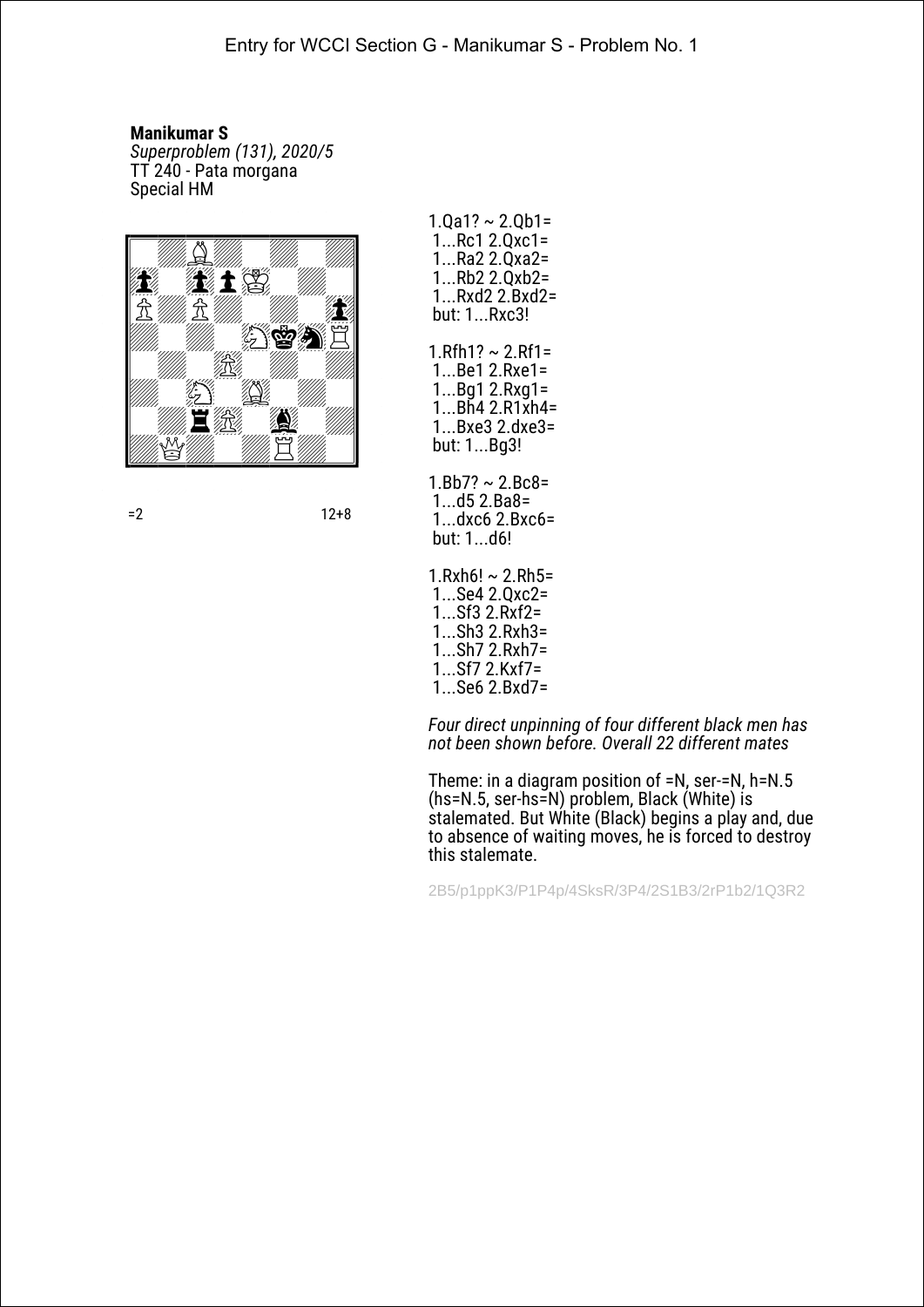*Strategems (Vol 22 SG86/FA1794), 2019* StrateGems 2019 Faires Award 5th Сomm.



1.Bc4-a2 Ka1\*a2[a8=rB] 2.f2-f1=S Qb2-g2 # 1.Sh7-f6 Qb2\*f6[a8=rS] 2.e6-e5 Qf6-c6 # 1.Sh7-f8 Qb2\*h8[a8=rQ] 2.rQa8-g2 Qh8-h1 # 1.Ka8-a7 Ka1-b1 2.Rg8-a8 Qb2\*b6 # 1.Rg8-g7 Qb2\*g7[a8=rR] 2.Qh8-d8 Qg7-b7 #

*All forms of KoBul kings*

Judge: The black king is mated in all five possible ways! Mates to the rB and rQ are especially good, in which the mating piece is potentially supported by the white king. Award in Oct-Dec 2021 Strategems Vol 24 SG96 issue

k5rq/7s/pp2p3/6p1/2b5/6b1/1Q3p2/K7

h#2 **KoBulKings** 2+11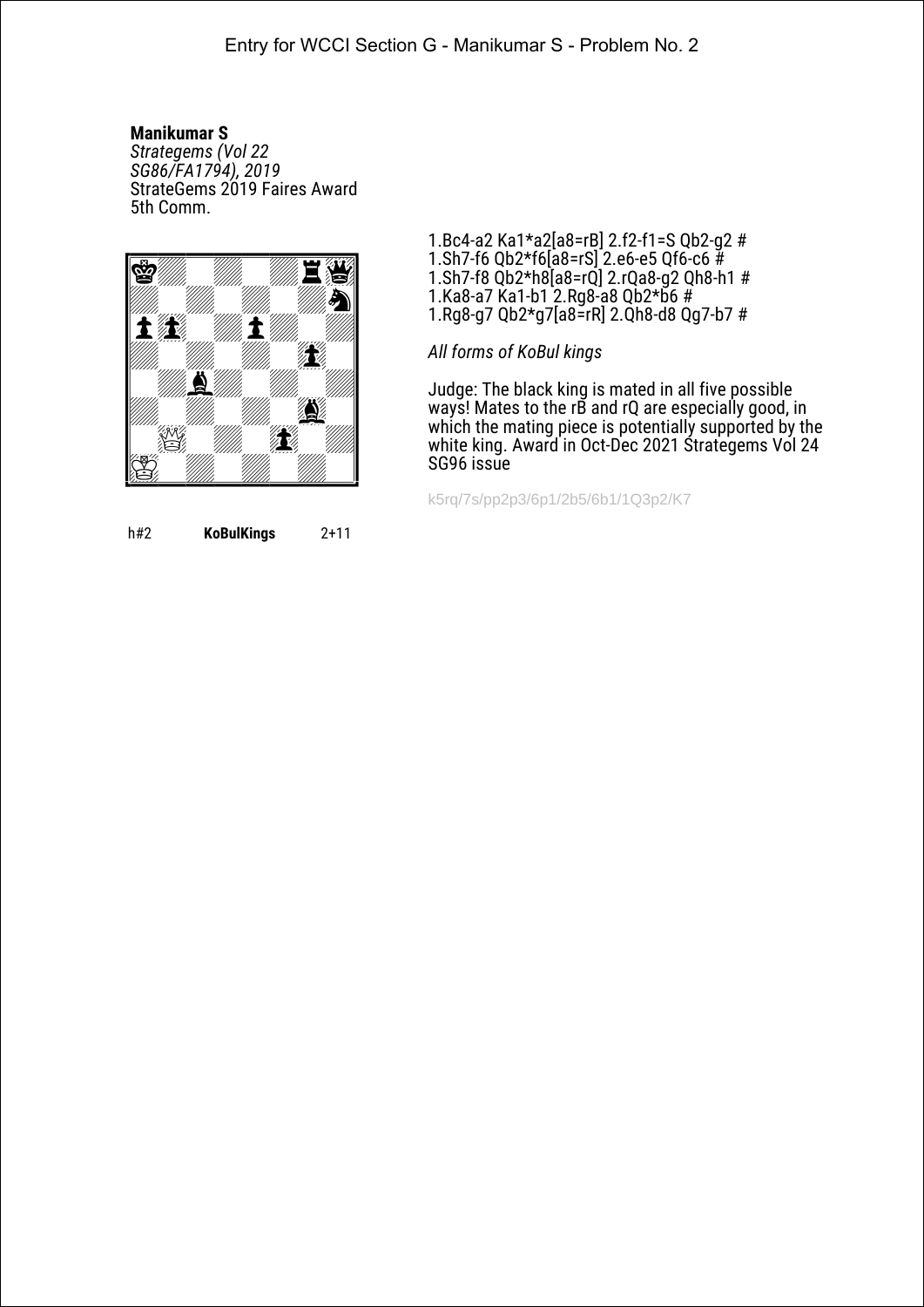*Julias Fairies (JF-2020-II/1540.1), 2020/9/20*



b) Move f5 f1

3+3

h#2 **Antikoeko**

- a) Diagram
- 1.Bb3 Bd2 2.Bf7 Ba5# 1.Bc5 Be3 2.Bf8 Bb6#
- b) Move f5 f1 1.Bf3 Bb5 2.Bb7 Bg5# 1.Ke8 Bg5 2.Bg7 Bb5#

3k4/8/7B/5B2/3b4/8/7K/3b4